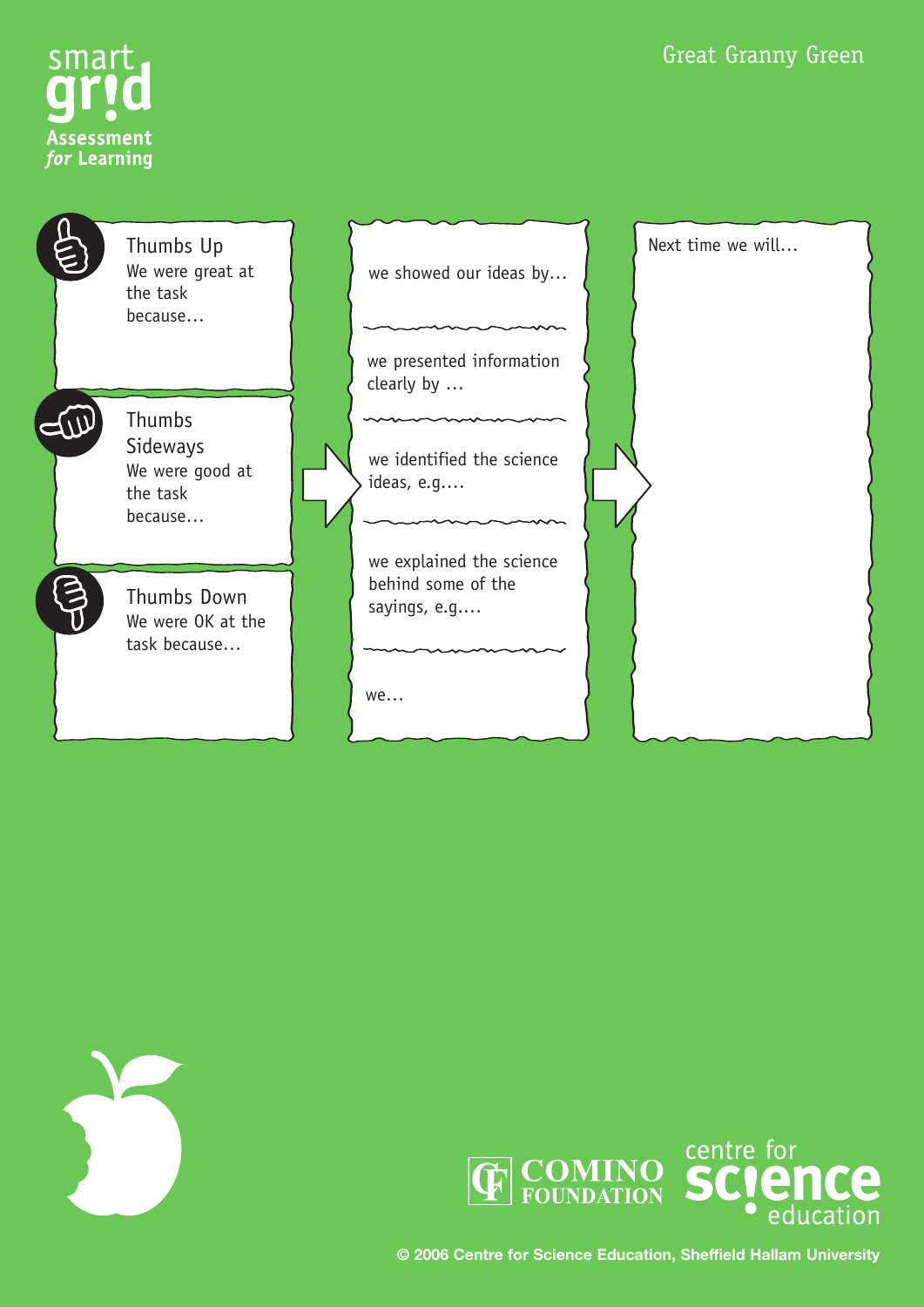



# Great Granny Green

Communication: to show ideas and information in different ways Investigative skills: to use a wide range of methods to communicate data

Activating Personal Capabilities in Science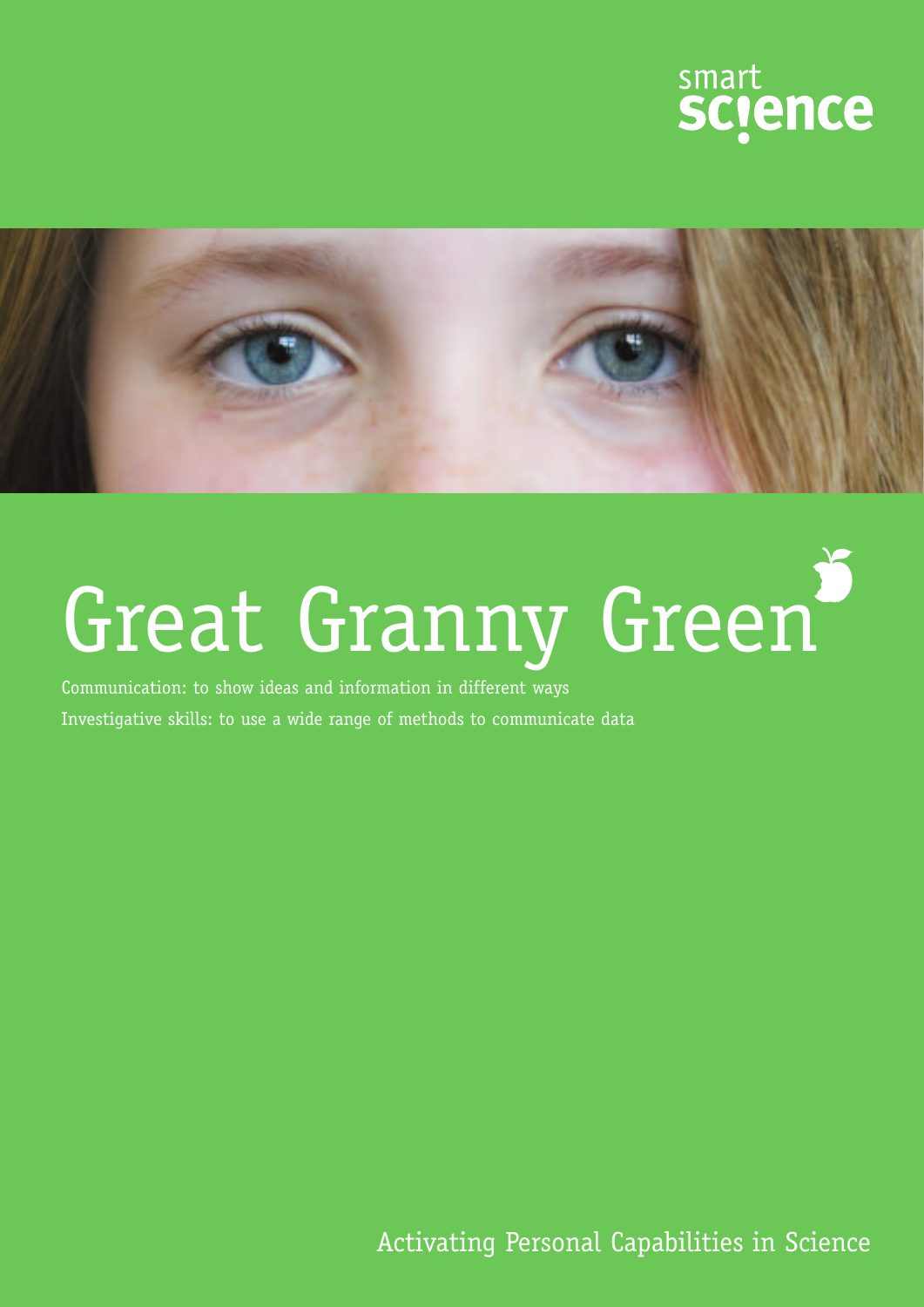### Generic task **Hear Say**



### **Learning Objective**

Communication: to show ideas and information in different ways

### **Introducing the task 5 minutes**

Explain to the children that people communicate in lots of different ways, for example by letter, telephone, email, text message, picture messages, drawings and even by mime and hand signals! Showing our ideas in different ways helps us express ourselves clearly to different audiences. In school we usually talk and write about what we think but this task gets us to do much more. Prepare to be challenged to communicate ideas and information in different ways.

### **Running the task 15 minutes**

You need: the spinner, paper, pencils, playdough or plasticine, stop watch or egg timer, words & phrases sheet cut into cards.

- 1 Organise the children into teams of four or five.
- 2 The first person chooses a card from the pack and reads it, without letting anyone else see.
- 3 They spin the spinner to see how they have to communicate the word or phrase to the rest of the team. There are five options:
	- drawing without speaking
	- miming
	- make a model without speaking
	- talking about the object or thing without using its name
	- 'free choice' you can choose whichever way you want to communicate from the other four options.
- 4 The team has to guess the card within one minute; if they don't the person can tell the group what the answer is.
- 5 When you've had your go, move to the next player.

### **Helpful Hints**

Encourage the children to play in pairs if they feel more confident with a partner. Increase or reduce the time if appropriate but keep the game moving at a reasonable pace.

For further challenge, adapt the spinner to suit, e.g.

- drawing with your eyes closed and not speaking
- modelling only with one hand
- drawing with your non-writing hand - singing.

Some words and phrases are given as examples – add to these once the children are familiar with the task.

#### **Resources**



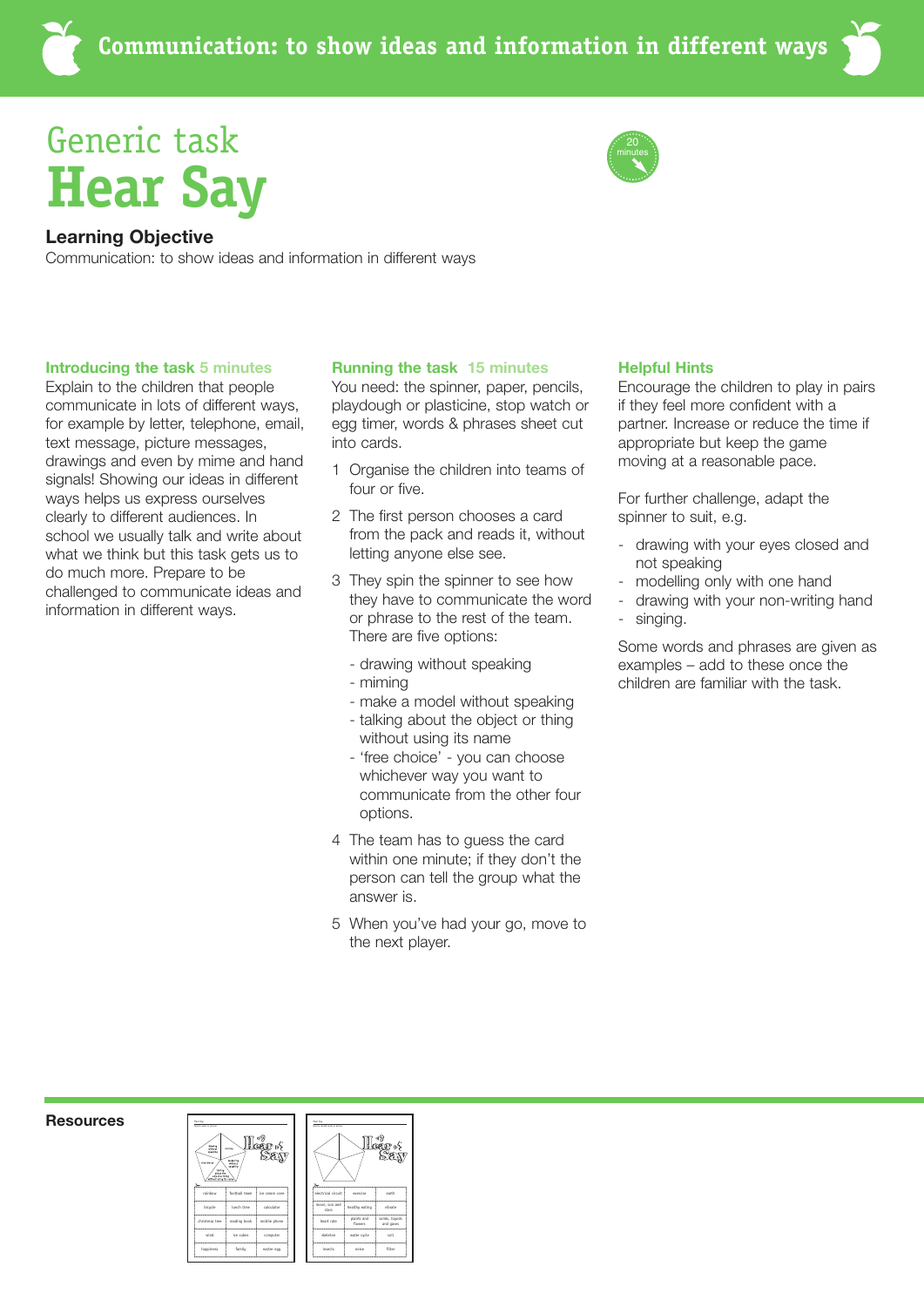## Science embedded task **Great Granny Green**



### **Learning Objectives**

**Ideas & Evidence National Curriculum** Sc1: 1a, 2h

**Investigative Skills** 

to think creatively to explain how living and non-living things work

to use a wide range of methods to communicate data

### **Success Criteria**

To be successful the children will:

- show ideas in different ways, e.g. drawings, models etc.
- present information clearly, e.g. diagrams, tables etc.
- identify and explain science ideas linked to everyday sayings.

### **Introducing the task 10 minutes**

Discuss with the children old wives tales like 'Red sky at night, shepherd's delight', 'An apple a day keeps the doctor away', etc. Explain that these sayings sometimes have some scientific basis but are not always true. Many are based on observations without scientific explanations to support them. For instance, scientists think that a red sky can be caused by light shining on dust particles carried into the upper atmosphere. This often happens in a period of settled fine weather. Apples are part of a healthy diet but cannot, by themselves, keep people well!

Other examples of 'old wives tales' are 'Washing your hair in rain water makes it shiny' or 'Milk goes sour in thunder storms'. Introduce these to the children and ask them why they think people say these things. Using their scientific knowledge, do they think these old wives tales are true?

### **Running the task 30 minutes (plus time for presentations)**

- 1 Organise the children into teams of two to four.
- 2 Read or hand out Great Granny Green. Set a time limit to prepare a presentation (20 minutes is suggested).
- 3 Emphasise that children need to think carefully about the content of their presentation and how to communicate their ideas. Tables, drawings, diagrams or models might help (relate this back to the generic task). They should remember that Great Granny Green likes to ask questions!
- 4 Use the Great Granny Green Support Cards as appropriate.
- 5 Give each team time to make their presentation to Great Granny Green and the rest of the class. Great Granny Green could be role played by the teacher, a teaching assistant or a member of the class.

### **Reviewing the task 10 minutes**

Ask the children for some of the reasons why they thought a particular 'old wives tale' might have arisen. Emphasise again that some were probably based on observations people made but often they did not have good scientific evidence or reasons to support them. Ask the children to comment on which parts of the presentations they thought were effective and why, drawing out the different methods of communication. As an extension the children could be asked to come up with old wives tales themselves, trying to support them with scientific knowledge, e.g. jumping up and down 10 times every morning makes you a better athlete etc.

Involve the children in making an overall judgement about how well they communicated their ideas and the information in this task using the assessment for learning Smart Grid (see back cover).

#### **Resources**



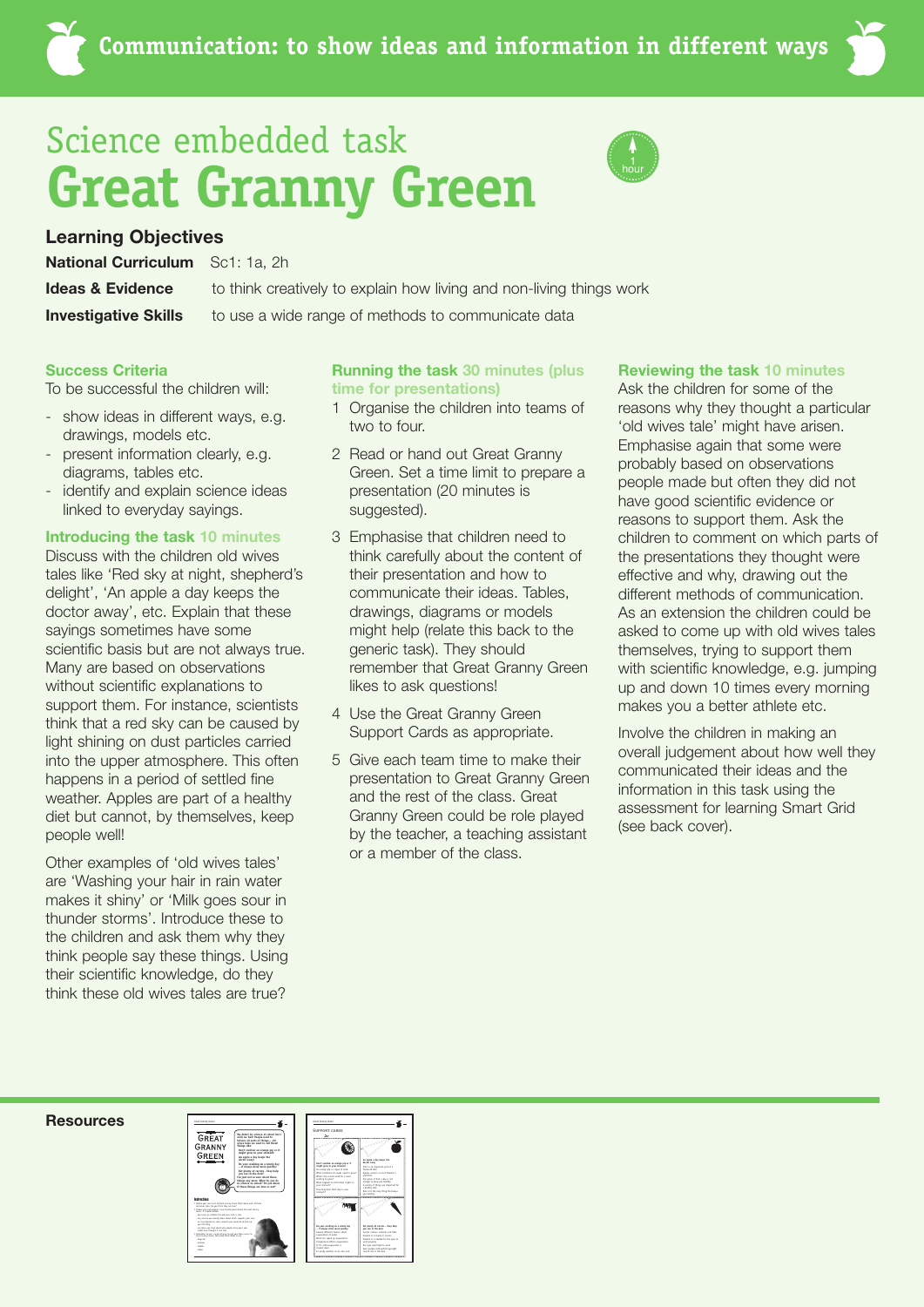Generic words or phrases

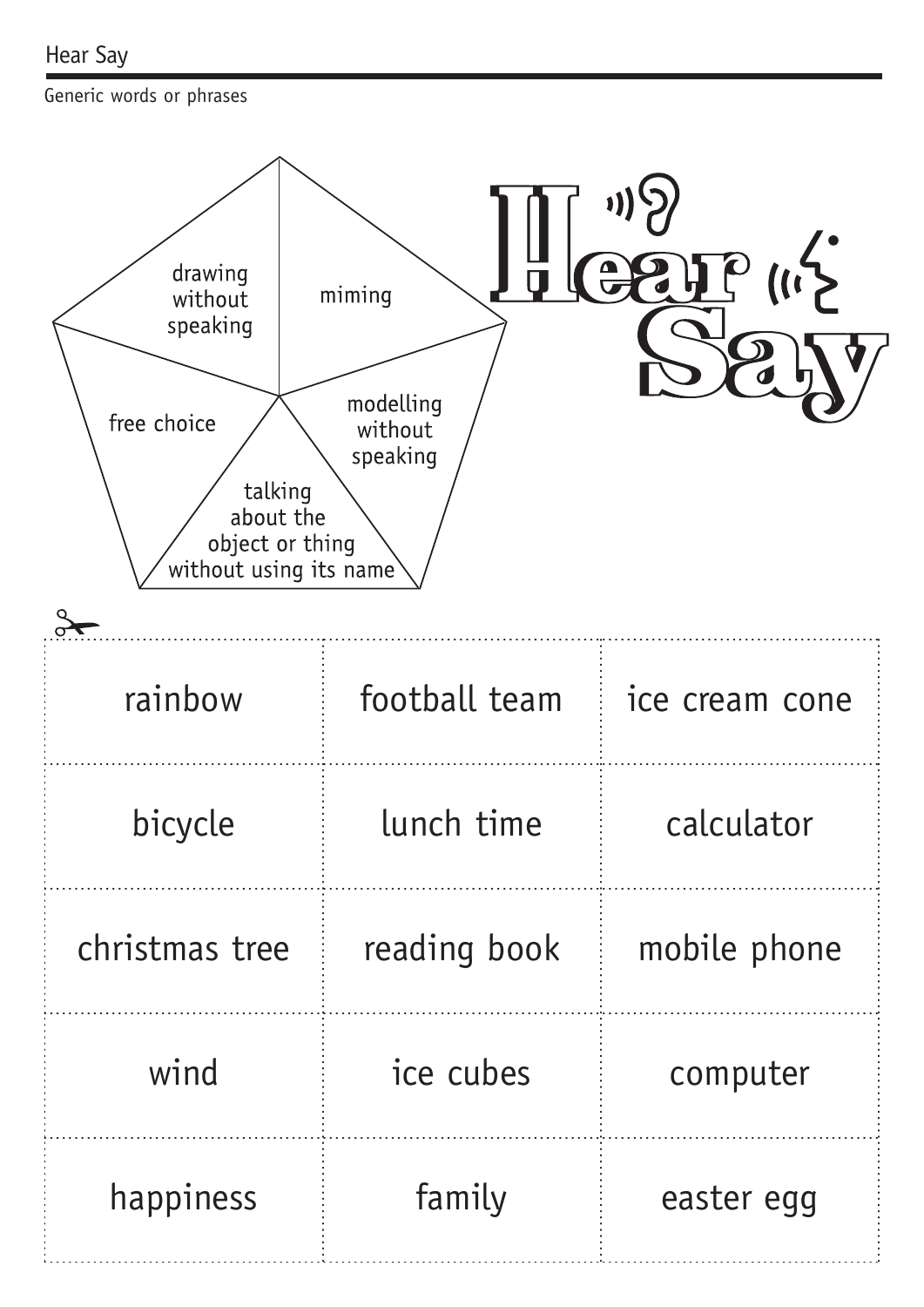Science related words or phrases

| $\sum_{i=1}^{n}$<br>$\bullet$ |                       |                              |  |  |  |  |
|-------------------------------|-----------------------|------------------------------|--|--|--|--|
| electrical circuit            | exercise              | earth                        |  |  |  |  |
| moon, sun and<br>stars        | healthy eating        | vibrate                      |  |  |  |  |
| heart rate                    | plants and<br>flowers | solids, liquids<br>and gases |  |  |  |  |
| skeleton                      | water cycle           | soil                         |  |  |  |  |
| insects                       | noise                 | filter                       |  |  |  |  |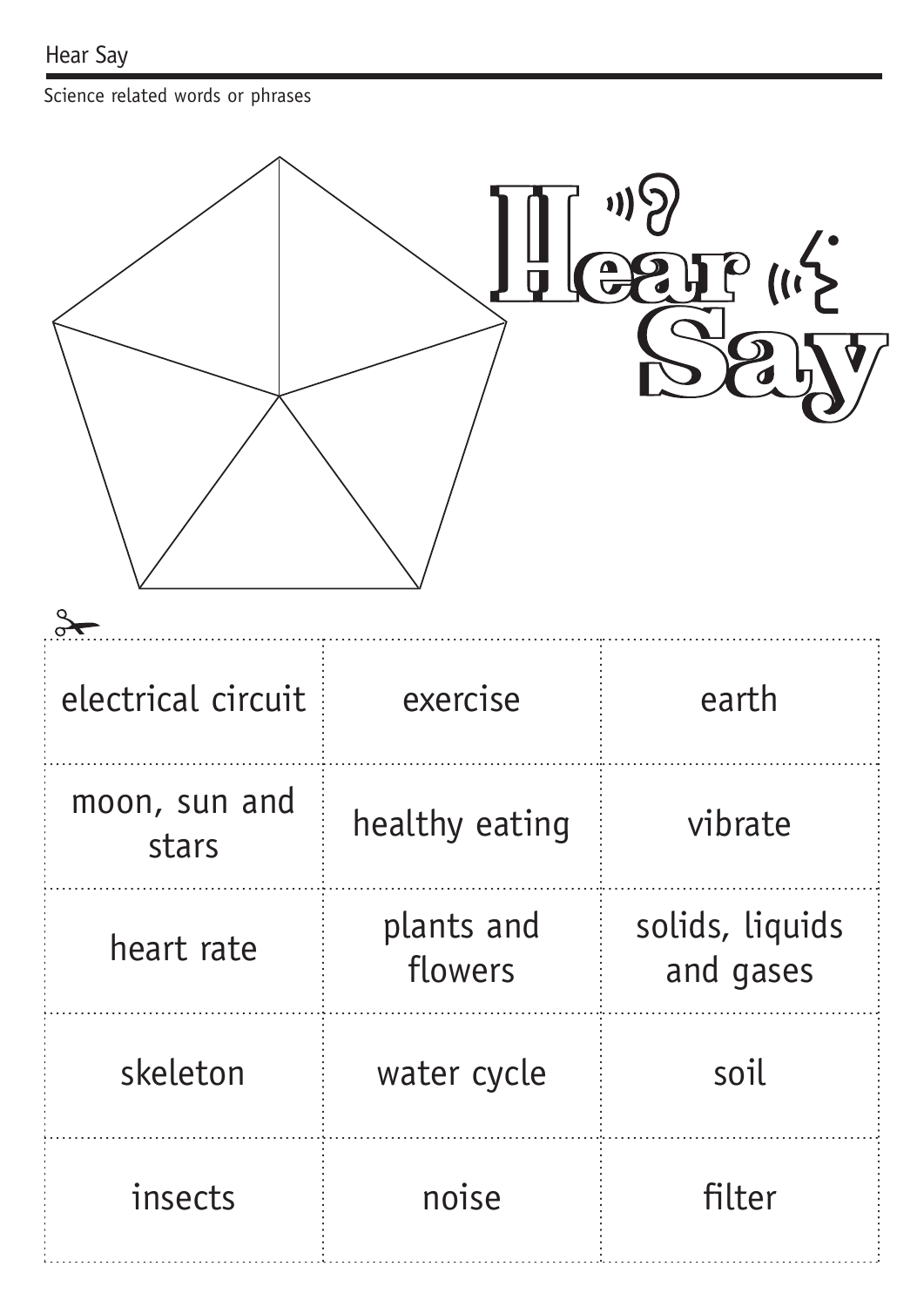



**We didn't do science at school but I wish we had! People used to believe all sorts of things – old wives tales we used to call them! Things like:**

**Don't swallow an orange pip or it might grow in your stomach!**

**An apple a day keeps the doctor away!**

**Do your washing on a windy day – it always dries more quickly!**

**Eat plenty of carrots - they help you see in the dark!**

**I'm just not so sure about these things any more. What do you do in science in school? Do you know if these things are true or not?**

### **Instructions**

- 1 Before your next visit to Great Granny Green think about each of these old wives tales. Do you think they are true?
- 2 Choose one and prepare a two minute presentation for Great Granny Green. It should include:
	- your view on whether the old wives tale is true
	- any science you already know about which supports your view
	- an investigation or some research you could do to back up your thinking
	- any ideas you have about why people many years ago might have thought it was true
- 3 Remember to use a range of ways to get your ideas across to Great Granny Green. You could think about using:
	- diagrams
	- pictures
	- models
	- tables